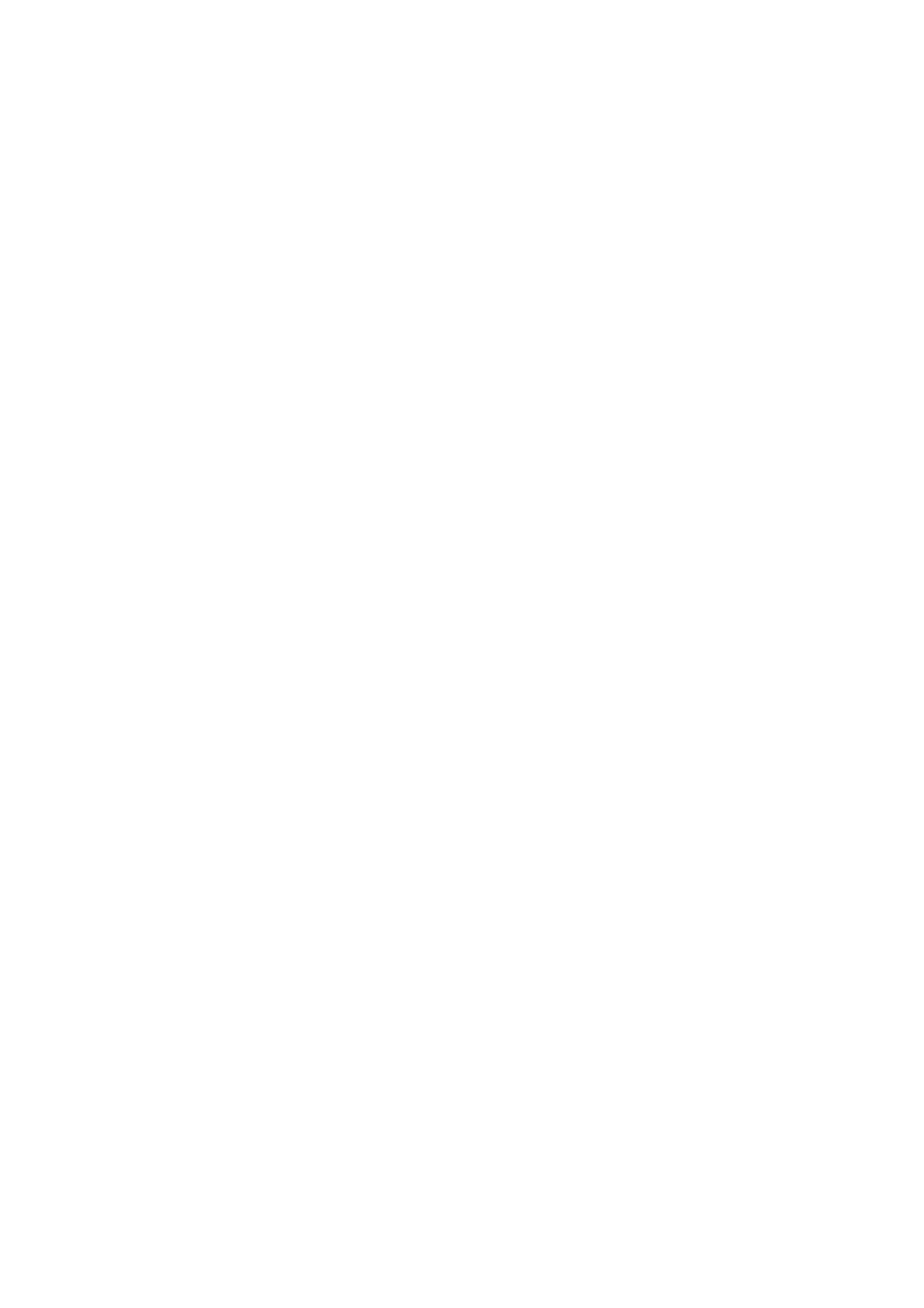Introduced by Ms S P Hale, MLC First print



New South Wales

# **Crimes (Administration of Sentences) Amendment (Private Contractors) Bill 2009**

### **Contents**

|                                                                     | Page |
|---------------------------------------------------------------------|------|
| Name of Act                                                         |      |
| 2 Commencement                                                      |      |
| Amendment of Crimes (Administration of Sentences)<br>Act 1999 No 93 |      |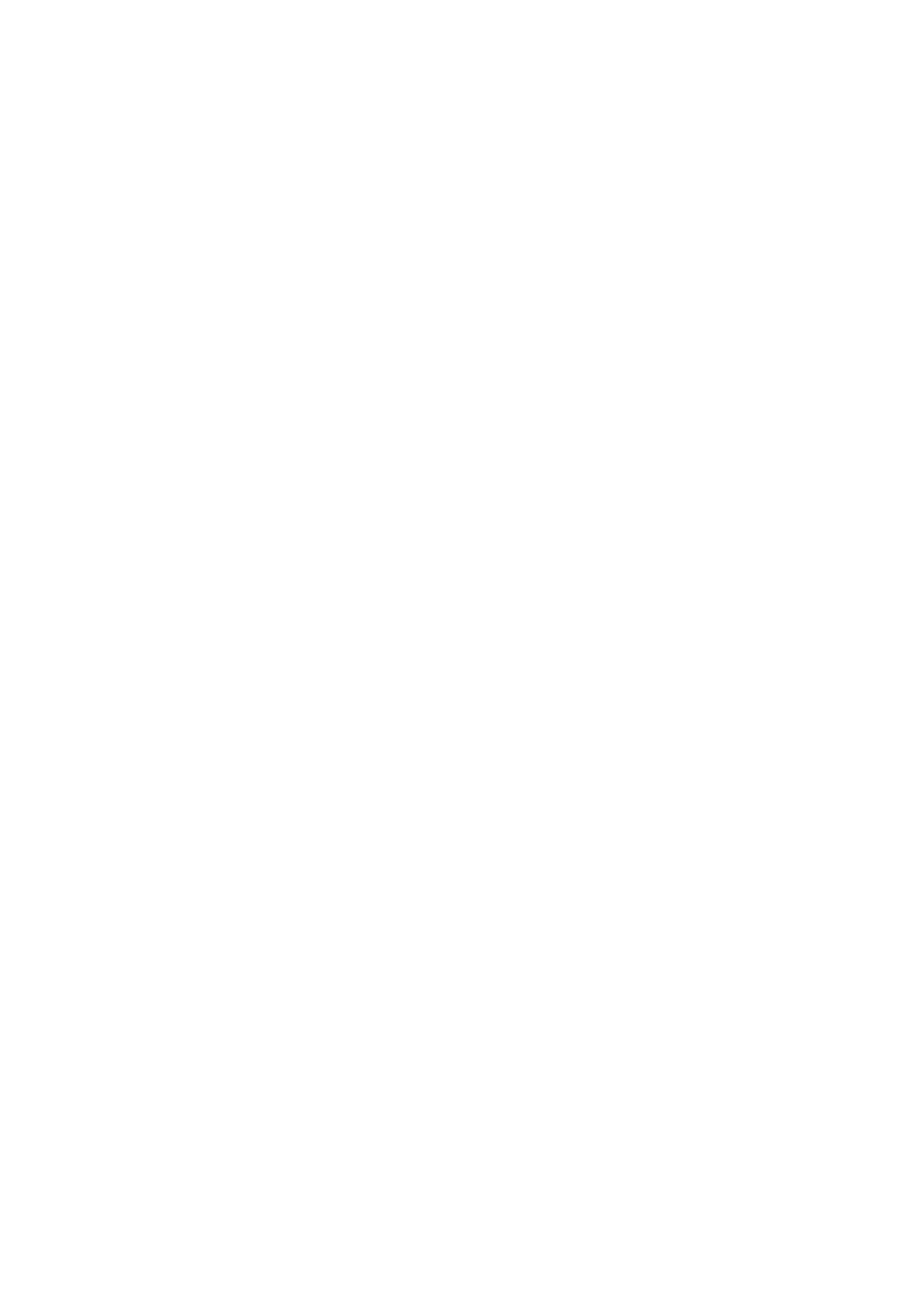

New South Wales

# **Crimes (Administration of Sentences) Amendment (Private Contractors) Bill 2009**

No , 2009

#### **A Bill for**

An Act to amend the *Crimes (Administration of Sentences) Act 1999* to ensure that contractors are not used for inter-prison transport and to require Parliamentary approval prior to any correctional centre privatisation; and for other purposes.